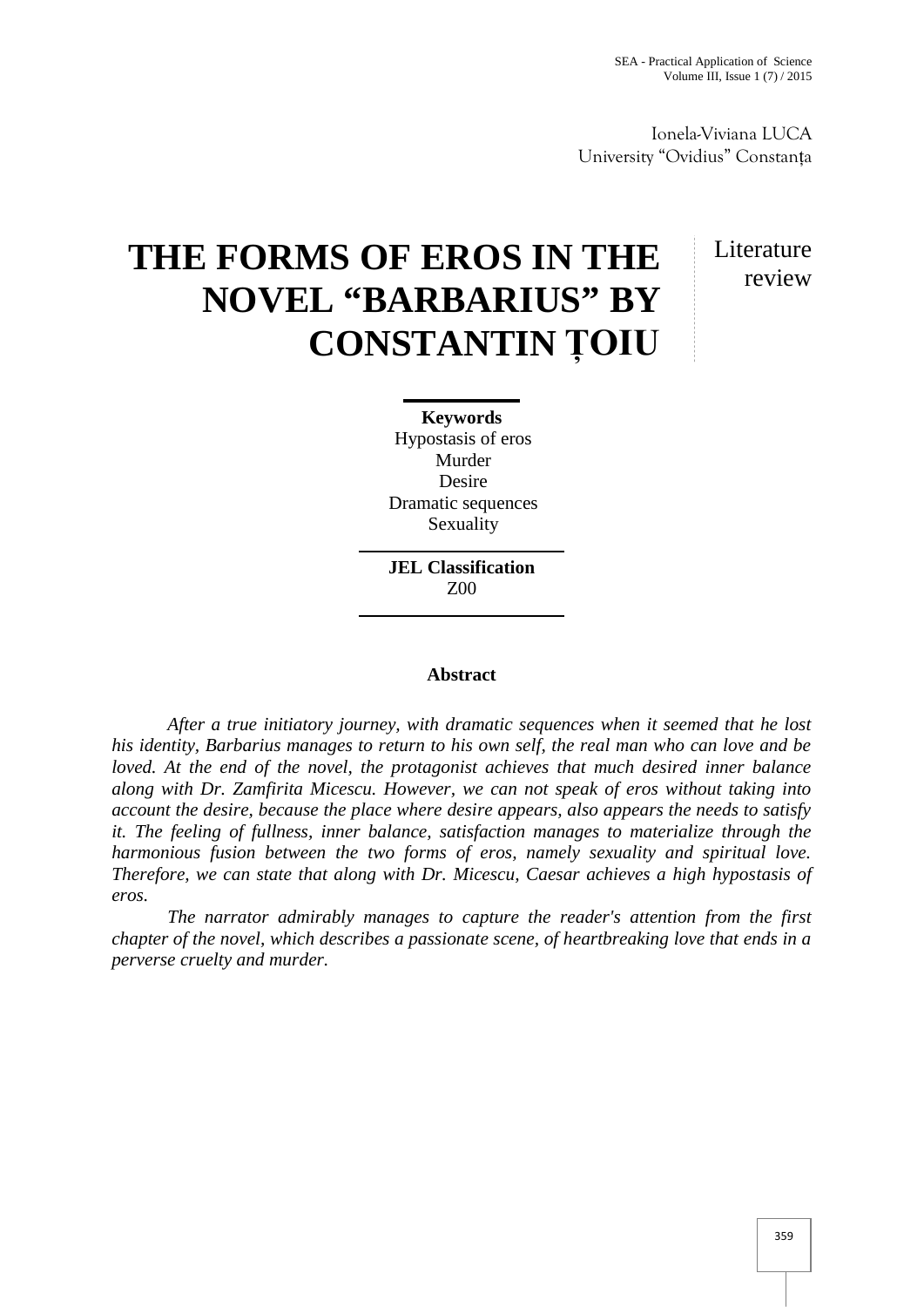In order to achieve this topic, among other titles, are resorted mainly to volumes such as "Semiotics of passion" by Algirdas J.Greimas, Jacques Fontanille and "The new love disorder " by Pascal Brukner and Alain Finkielkraut. A short definition of Eros, one of the most common reasons reported in the literature represent all sexual desires and instincts of preservation and perpetuation. Experiencing the Eros would mean passion and aspiration, nostalgia, disappointment, suffering. But , as soon as Eros becomes present in our being, gets inside and a whole content of the infinite, a state of fulfillment, grace, a gift from the spiritual world is received. (Greimas J.Greimas, Jacques Fontanille, 1997 – "*The Semiotics of passion"*, Bucharest, Scripta)

Simplifying, one can say that now begins the rivalry characteristic of the two parts of being, namely the body and ideal one. The two forces are carrying a strong inner struggle because everyone wants this gift for himself. This erotic love is totally different from other types of love just because of its sublime nature.

The authors of the famous book, " The new love disorder " consider sexuality as "the set of all techniques and perversities ever imagined, but that are hopelessly separated from their final ontological, moral and political purpose ." (Pascal Brukner, Alain Finkielkraut, 1995 – " The new love disorder", Bucharest, Nemira, p.195)

It seems that the symbolic significance of carnal activities has disappeared, and there are only secular sexualities, " disguised under the togs of all old religions and medicine, erotica separated from their references, floating bodies lacking images ." (Pascal Brukner, Alain Finkielkraut, 1995 – " The new love disorder", Bucharest, Nemira, p.196)

The narrator admirably manages to capture the reader's attention from the first chapter of the novel, which describes a passionate scene, of heartbreaking love that ends in a perverse cruelty and murder. The complexity of this description takes reader's breath away, unfamiliar up to this novel with the narrative sequences of Constantin Ţoiu: " Auricã Bordei, 19 years old boy, blonde, beautiful as an angel of the Renaissance, who strangled a girl of twelve; Aurica had fine features,of a degenerate prince, as a seraphim. Although he was a disciple of the plant, spoke beautifully, right, as a deprived noble offspring." (Constantin Țoiu, 1999 - "Barbarius", Bucharest, Allfa, p.13)

For a writer who wrote such an intellectual and subtle novel as " The salvage Vine Gallery", such a shift of register surprises. This statement is purely observational and does not include axiological negative connotation.

Returning to the subject of the novel, the young man takes advantage of the child's

innocence and takes away her virginity in a brutal way, resorting to murder due to his violent and aggressive impulses. At the trial it appears that the absence of sexual relations in the case of young men can lead to dramas, and macabre tragedies. The protagonist of the novel, Caesar Zdrãfculescu, aka Barbarius seems to push prostitute Elisaveta, who loses his virginity inside the Femina brothel, in a voluptuous ecstasy in order to enjoy both the sensuality of the act and her own cold-blooded act. One might say that now the opening of the male body occurs to the diversity of female eroticism. The prostitute called to obey, for money,to the client's fantasies and obliged to play a role which was previously assigned without any protest to the customer's desires and perversions .. "Prostitution is a job like any other and the bourgeois society contradicts its own axioms when it condemns it on behalf morals or of the protection of childhood, while love corruption evoques the lack of labor "the pure activity of creating wealth" (Marx), it is neither more immoral than the work of the skilled worker, of a miner,of a senior official artist, writer, typist, nor less abject, meaning it is no less abstract, cynically focused on the result (money) and indifferent to the means by which it reaches it." (Pascal Brukner, Alain Finkielkraut, 1995 – " The new love disorder", Bucharest, Nemira, p.96)

Our protagonist is inhibited at first but he manages to carry out the desire, as in an archaic initiation, to become man. Elisaveta behaves somewhat strangely after discovering that he was virgin, bearing her affectionate maternal care. Contrary to the routine conduct of prostitutes, it excites Elisaveta,she laughs, cries demonstrating that she is involved emotionally and takes into account the client's inner feelings. Caesar gets to spend the night in Elisaveta's room, who in the morning refused to receive his money, moreover, the woman offers him pocket money. Thus,one can say that her role as a prostitute is canceled. She remains deeply marked by the events that have happenend in her room, by the music they listened to in the background, by the verses recited together. Also, the wonderful nocturnal landscape helps to enhance h er passional feelings: "Elisaveta pulled the plush curtains, pulled the muslin curtains and has hardly opened the window, it was frost. She left it open a little longer to ventilate. The Storm had ceased. What a beautiful night! Exclaimed the woman, wrapping herself in the thick cotton robe. Indeed, the sky had cleared and the stars sparkled as if they were rubbed with snow like us. There were the severe constellations of Fevruar, Aquarius. Elisaveta closed back the window which had blooming frost on it, pulled the curtains, and the plush curtains, shivering, after she had taken off her robe, hastily slipped under the bedding, seeking with her icy hand the chain." (Constantin Țoiu, 1999- "Barbarius", Bucharest, Allfa, p.53).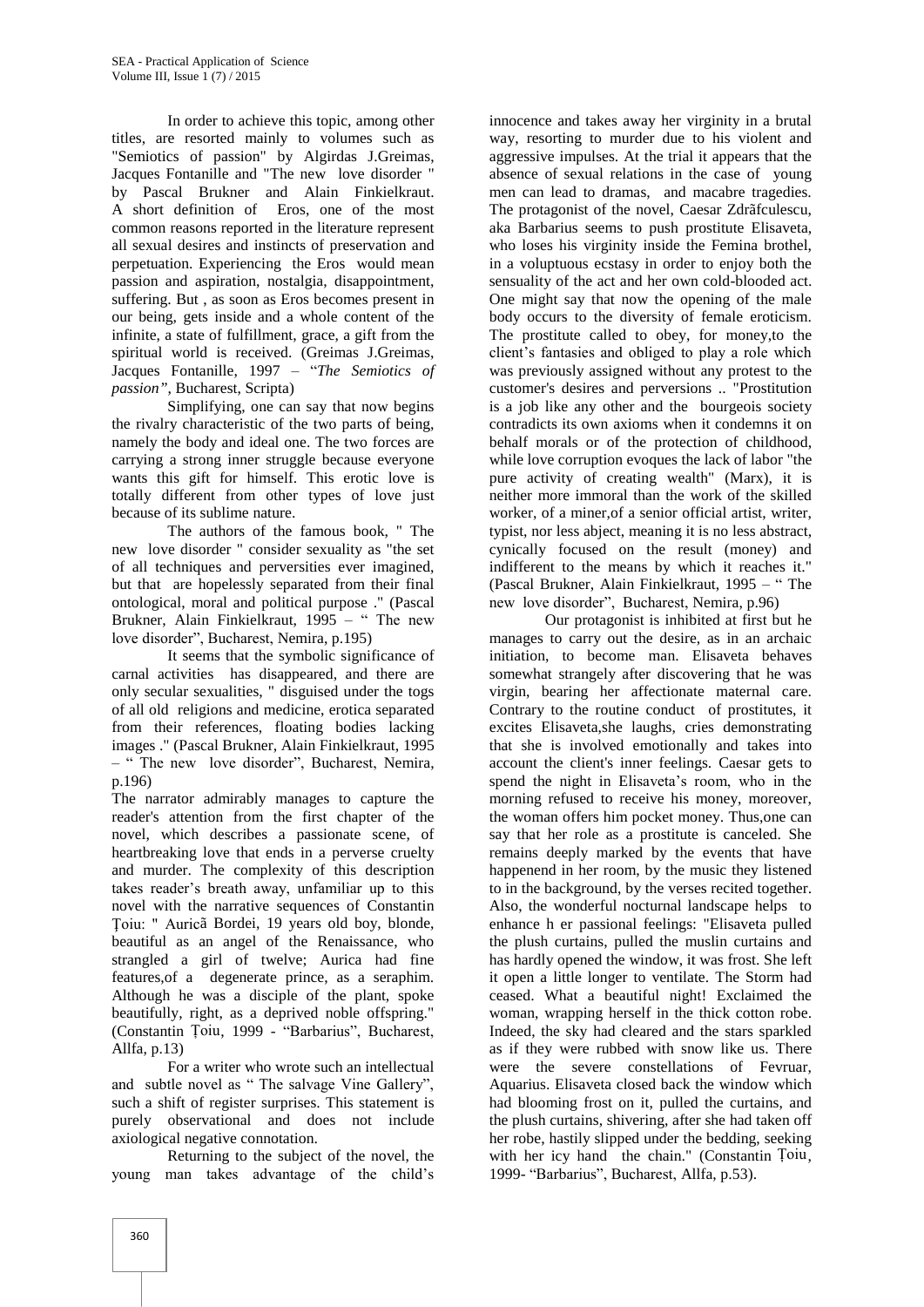So, we witness a turn of events where the client succeeds to reach the prostitute's heart and to awaken in her conflicting feelings. It can be said that alongside Elisaveta, Caesar experiments that carnal eros, "the Venus's wheel" - with a barbian expression - caused by her status as a prostitute . Probably for this reason, our protagonist is not emotionally involved in any way in comparison to the prostitute who does it.

As far as the passionate sensitisation of the discourse and its narrative adhesion is concerned, we could say that although the two only go well together, are nevertheless independent because their different logic. After a true initiatory journey, with dramatic sequences when it seemed that he lost his identity, Barbarius manages to return to his own self, the real man who can love and be loved. At the end of the novel, the protagonist achieves that much desired inner balance along with Dr. Zamfirita Micescu. However, we can not speak of eros without taking into account the desire, because the place where desire appears, also appears the needs to satisfy it. The feeling of fullness, inner balance, satisfaction manages to materialize through the harmonious fusion between the two forms of eros, namely sexuality and spiritual love. Therefore, we can state that along with Dr. Micescu, Caesar achieves a high hypostasis of eros.

The protagonist is fascinated by Zamfirita from the first moment he meets her at Agrippina. The woman had a mysterious touch about her, she was delicate, feminine and because of these qualities she was well liked: "Here, Zamfirita, with her force of penetrating and understanding, and with her femininity, was able to transform anything, had made a real gap in her soft as wax nature, obtaining the closest and the most attractive<br>seal." (Constantin Toiu. 1999- "Barbarius". (Constantin Toiu, 1999- "Barbarius", Bucharest, Allfa, p.141)

Because of the charm she exerted on the protagonist, his attraction increases in intensity, becoming more obvious, Ranzei muttered: "I think this, finally, will win her" Caesar becomes more interested in a woman's life and manages to find out from the doctor she worked with: "Mrs. Micescu had been married,and that her husband who suffered from leukemia, died at thirty-five, she remained a widow, and never remarried." (Constantin Țoiu, 1999- "Barbarius", Bucharest, Allfa, 1999, p.186)

Now, the protagonist is a grown man who moralizes passion and thus assess not only a certain manner of acting or being, but also a certain way to be passionate. The passionate behavior of Zamfirita belongs to the class of somatic manifestations of passion, namely flinching, twitching, trembling, blushing, "A real woman can hardly cope with a new feeling, or perhaps long time felt." (Constantin Țoiu, 1999- "Barbarius", Bucharest, Allfa, p.141)

In conclusion, from an abstract author's point of view, the experience and living the Eros involves passion, aspiration and longing, disappointment, suffering and spiritualization.

## **Bibliography :**

- [1] Greimas J. Algirdas, Fontanille Jacques, 1997 – *The Semiotics of passion* , Bucharest, Scripta
- [2] Pascal Bruckner, Alain Finkielkraut, 1995 *The new love disorder*, Bucharest, Nemira
- **[3]** Țoiu, Constantin 1999- "Barbarius", Bucharest, Allfa